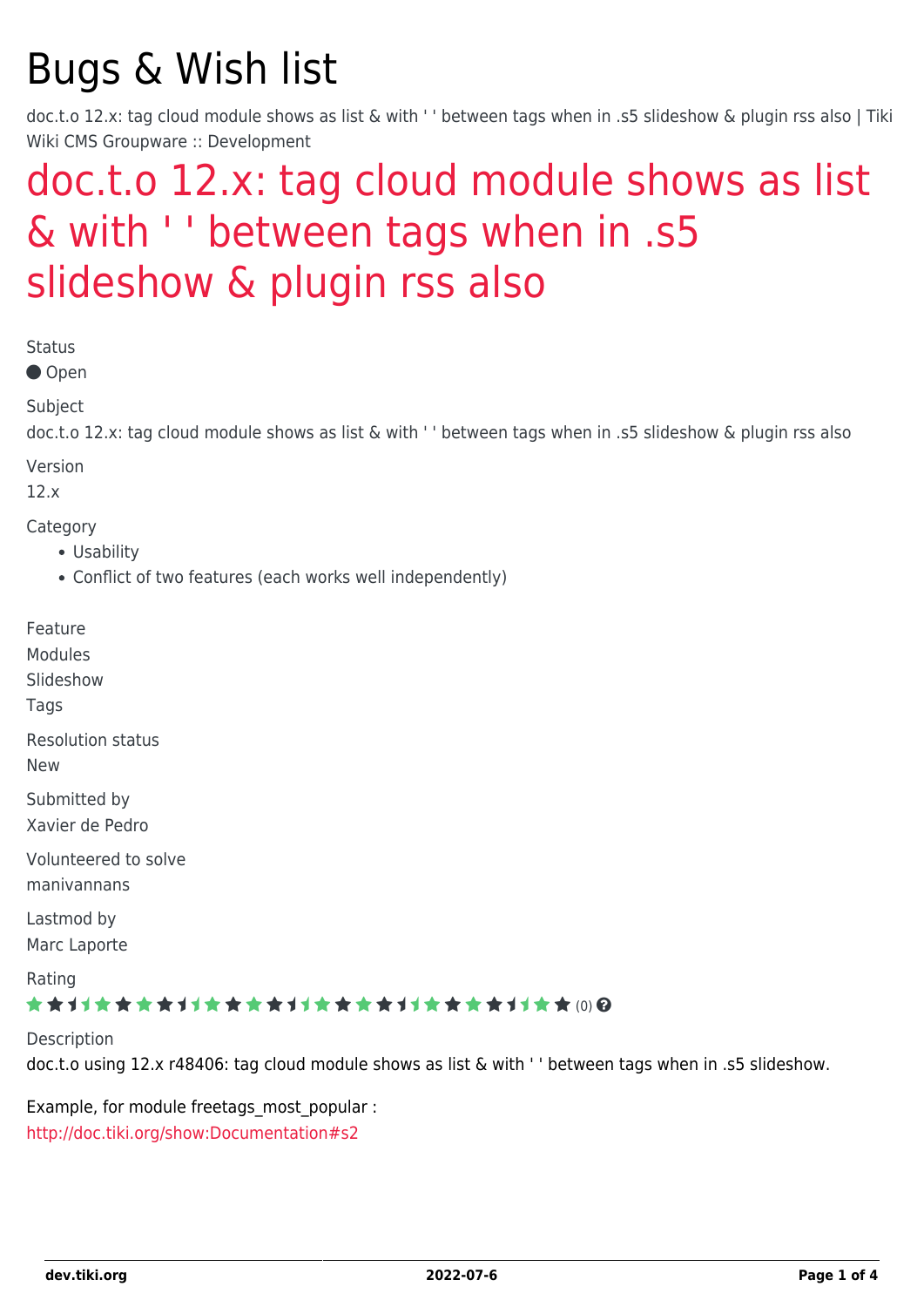

Using this code:

{module module="freetags\_most\_popular" type="cloud" max="75" notitle="y"}

Another one, for plugin rss: <http://doc.tiki.org/show:Documentation#s7>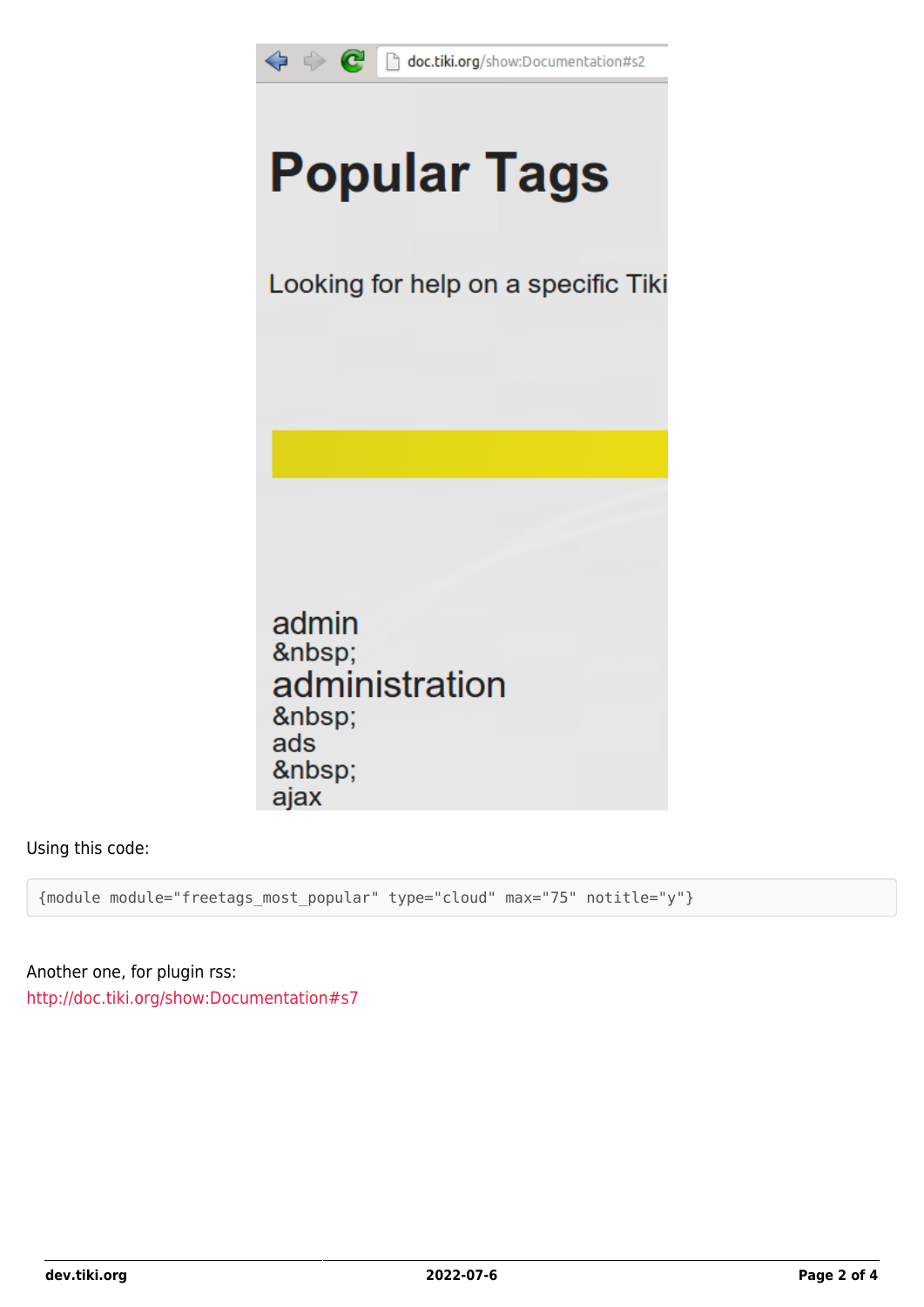cumentation is a continual work-in-progress.

### t Changes

uted Tracker Field

Together

che

### The latest Tiki news

- Vote for Tiki Best Free CMS (Wed 02 Oct., 2013)
- Several New Tiki Releases (Tue 16 July, 2013)
- · Nouveau : Découvrez le programme d'affiliation d'hébergement Web Tiki (Thu 13 June, 2013)

#### produced with this:

{rss id="1" max="10" date="1" showtitle="0"}

Importance 4 Easy to solve? 7 Priority 28 Demonstrate Bug (Tiki 19+) Please demonstrate your bug on show2.tikiwiki.org Version: trunk ▼ [Create show2.tikiwiki.org instance](#page--1-0) Ticket ID 4915 Created Wednesday 13 November, 2013 10:17:59 GMT-0000 by Xavier de Pedro LastModif Wednesday 27 November, 2013 13:12:08 GMT-0000

#### Comments

#### Attachments

| filename     | created | hits | comment   | version | filetype    |
|--------------|---------|------|-----------|---------|-------------|
| dev.tiki.org |         |      | 2022-07-6 |         | Page 3 of 4 |